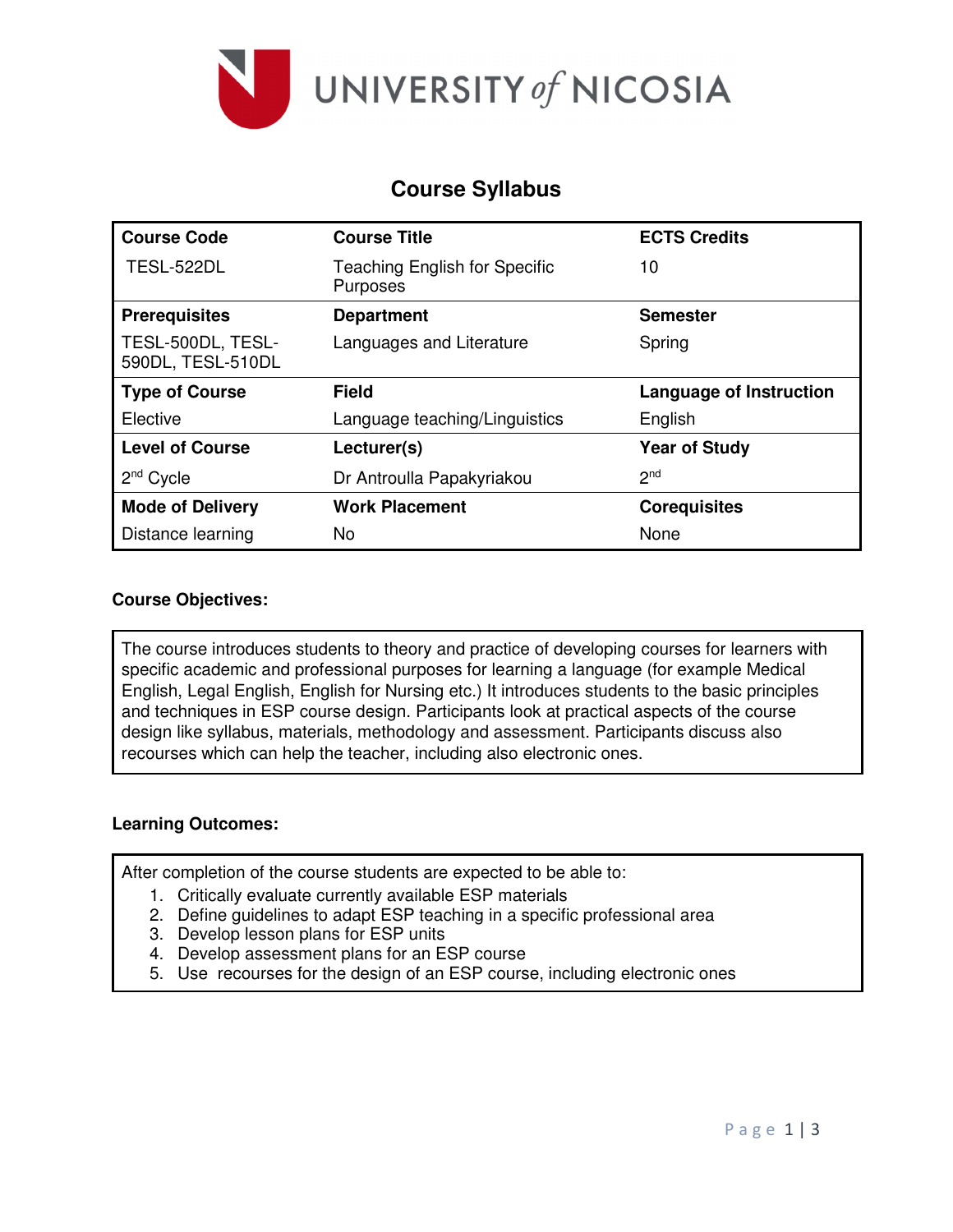

## **Course Content:**

Areas covered in the course include the following:

- 1. What is ESP? / Which are the specific features of an ESP course? / Which characteristics should an ESP course have?
- 2. The multiple roles of an ESP teacher
- 3. Main considerations in ESP course development
- 4. Needs analysis and course design for ESP
- 5. ESP materials evaluation
- 6. ESP assessment
- **7.** Case studies in ESP course development

### **Learning Activities and Teaching Methods:**

Recorded lectures, WebEx web conferencing, group discussions through ICT tools, individual and group work, videos

### **Assessment Methods:**

Exercises / collaborative projects, participation in weekly activities, writing assignment, final examination

### **Recommended Textbooks / Readings:**

| <b>Title</b>                                                          | Author(s)                                      | <b>Publisher</b>                                        | Year | <b>ISBN</b>           |
|-----------------------------------------------------------------------|------------------------------------------------|---------------------------------------------------------|------|-----------------------|
| Developing<br>Courses in<br>English for<br>Specific<br>Purposes       | Basturkmen, Helen                              | Palgrave<br>Macmillan                                   | 2010 | 978-0-230-<br>22798-9 |
| Ideas and<br>Options in<br>English for<br><b>Specific</b><br>Purposes | Basturkmen, Helen                              | Lawrence<br>Erlbaum<br>Associates,<br><b>Publishers</b> | 2006 | 978-<br>0805844177    |
| The Handbook<br>of English for<br><b>Specific</b><br>Purposes         | Paltridge,<br>Brian &<br>Starfield, Sue (Eds.) | Wiley-<br>Blackwell                                     | 2012 | 978-0-470-<br>65532-0 |